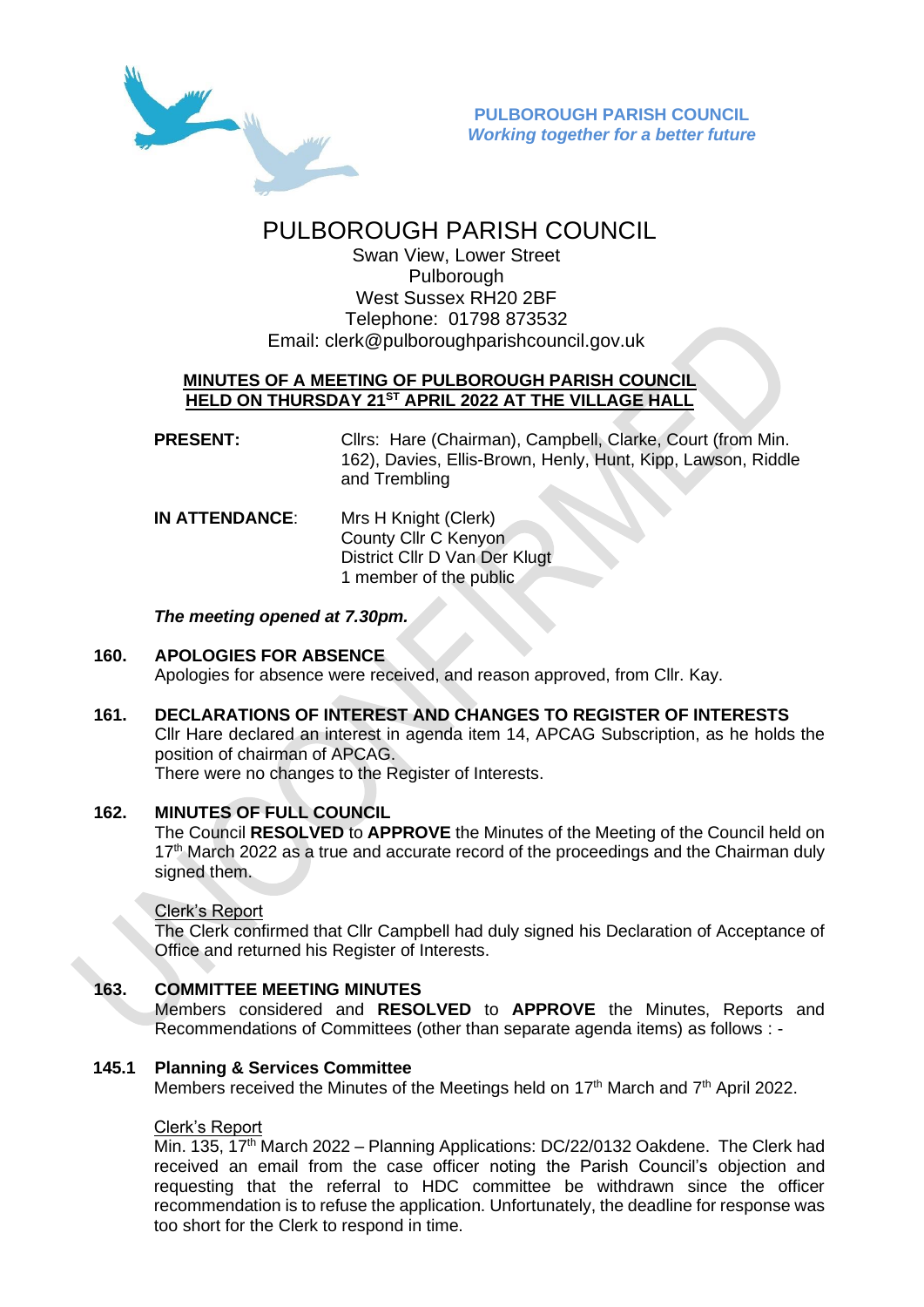#### **145.2 Recreation & Open Spaces Committee**

Members received the Minutes of the Meeting held on 16<sup>th</sup> March 2022. There was no clerk's report.

## **145.3 Finance & Policy Committee**

Members received the Minutes of the Meeting held on 24<sup>th</sup> March 2022.

## **164. ADJOURNMENT FOR PUBLIC SPEAKING**

The Chairman invited a member of the public who had registered to speak to the Council regarding agenda item 7 to address members.

## **The meeting was adjourned at 7.35pm and reconvened at 7.40pm**

The resident expressed concerns over the changes to the original conditions imposed on the planning application for the Brookfields development.

## **165. DISTRICT AND COUNTY REPORTS**

County Cllr Kenyon reported on WSCC matters, including: Long discussion had been had with the new Highways Manager, specifically raising the A29 issues; WSCC help for refugees; Children's Services, much good progress has been made; Ongoing liaison is taking place with Natural England and other partner bodies on the water neutrality issue.

District Cllr Van Der Klugt reported on HDC related points, including: Funding is available from the Climate Community Fund for bodies trying to achieve carbon neutral, with grants of up to £1k, up to £2.5k and up to £5k available, closing date 13th May 2022; development application progress has almost ground to a halt due to the water neutrality issue, whilst HDC and partners seek to find a strategy, which could take many months; She added that thanks were due to the Parish Council Chairman for his role in helping to achieve bringing better Broadband to parts of the parish and other ward areas - £600k of vouchers covering the communities had been issued to cover the cost of fibreoptics to those properties.

District Cllr Clarke also reported on HDC matters: There is also an ongoing project to bring Broadband to Codmore Hill but discussions with BT Openreach are proving difficult; HDC is funding two officers to undertake the work involved for the water neutrality issue and application for funding is being made to the Government too. The issue does not stop houses being built, however speculative developer applications will need to be supported by water neutrality statements.

**166. DC/21/2129 BROOKFIELDS DEVELOPMENT / A29 STAKEHOLDER GROUP UDPATE** In order to revisit this item and decision for further discussion, in light of new information not available at the time of the resolution taken under Min. 128 on 17<sup>th</sup> February 2022, it was **RESOLVED** to suspend Standing Orders for this item only.

The Chairman invited Cllr Clarke to report on a site meeting on 6<sup>th</sup> April 2022 which he and Cllrs Hare and Kipp and Mr Hurst attended with WSCC and HDC engineers/officers to discuss the stepped footpath issue and the development.

Cllr Clarke briefly reminded all of the background to the issue, which was that the original intention and planning condition had been to provide pedestrian access, suitable for all/step free, from the development and parallel to the A29 to connect close to the Stane St roundabout. New developers purchasing the site subsequently re-negotiated the conditions and combined with new officers at county and district, the footpath condition was very regrettably overlooked.

Further complication has been that Cala Homes installed unsuitable access within the development, which HDC is trying to resolve. The issue is that over time some residents extended their gardens, with WSCC no longer owning land, thus preventing sufficient engineering width for new connectivity of footpaths.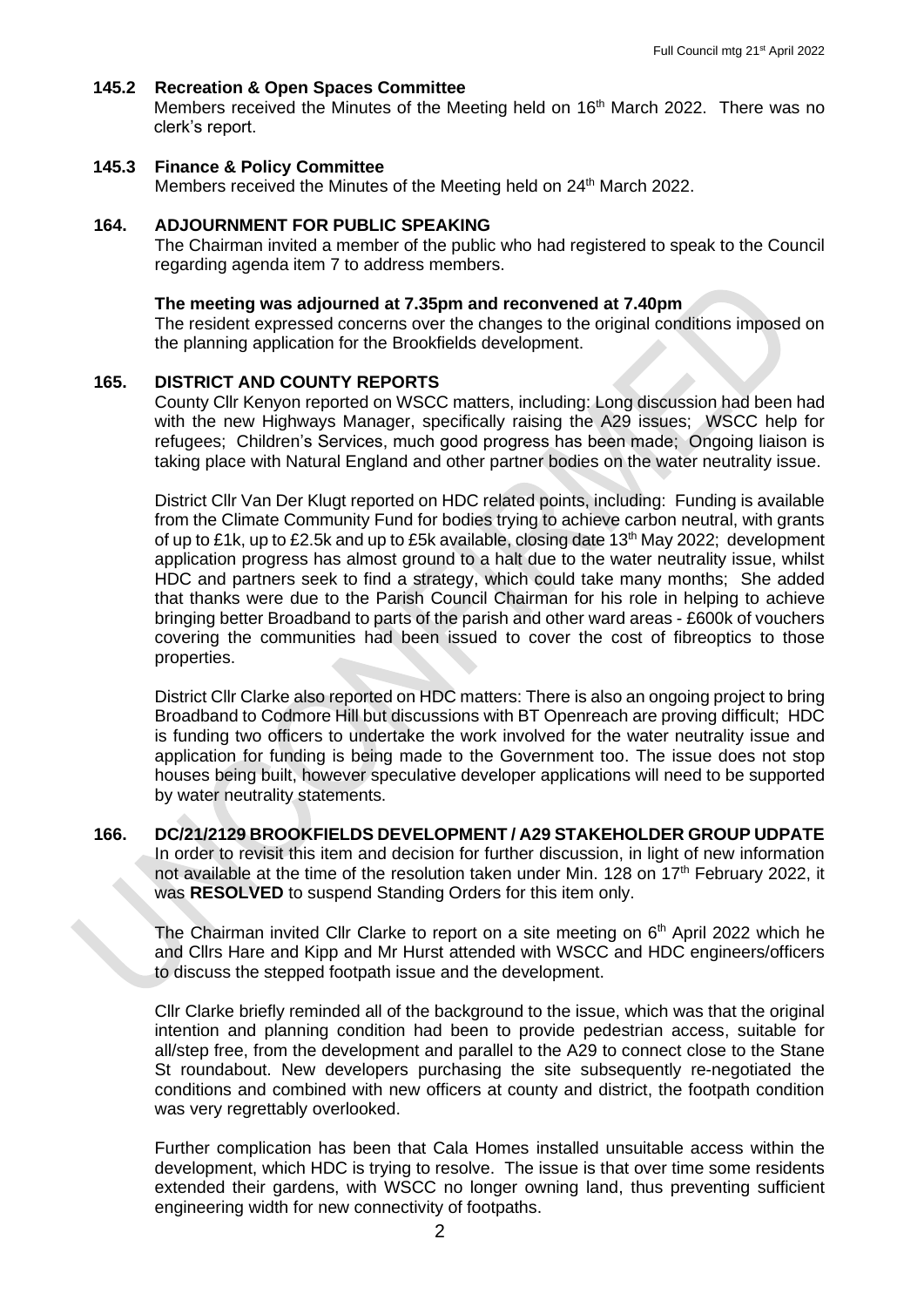The proposal now before the Parish Council was a request from HDC to agree to accept the switchback stepped path and instead that Cala Homes be requested to provide a tarmac link upgrading the existing permissive footpath on the western side, and to include improvements to the development footpaths already installed.

Following debate, it was **RESOLVED** that the Parish Council reluctantly agrees to withdraw its objection to the stepped footpath installed, on condition that the developer provides an upgraded/tarmac link from Stane Street Close along the existing permissive footpath at the western side of the site, including that the issues of internal connectivity of other installed footpaths are satisfactorily addressed and resolved.

Cllr Clarke then reported on 3 other feasibility projects being actioned through the A29 Stakeholder Group and himself as District/Ward Cllr to improve connectivity issues from the north of the village to the main services of the village. The site meeting had provided the opportunity to liaise further with HDC engineer and WSCC engineer / officers on the following proposals for S106 funded study:-

- **1)** WSCC was requested to undertake an engineering study using S106 funds from the Brookfields development to ascertain costs and feasibility of the foregoing link to Stane Street roundabout from the Brookfields development.
- **2)** WSCC was requested to undertake a renewed feasibility study of the original concept to install a footbridge parallel to the Pigeon Gate railway bridge. The HDC engineer has indicated that the footbridge is unlikely to prove viable due to the steep gradients now in place as a result of land now under private ownership that would affect the footbridge landing. The study will utilise existing unspent WSCC highways S106 funds, and will cover potential concept of a footbridge either at the Hardwood site (when vacated) or at the Tesco site, in the future.
- **3)** WSCC was requested to undertake a feasibility study for an alternative solution of looking at Footpath 2330 aligned with the planning application / S106 funds for the New Place Farm development: This would explore the possibility of a footbridge being provided by the developer under S106 agreements to improve the existing railway crossing linking to that area.

The Chairman thanked Cllr Clarke and the A29 Stakeholder Group members for their efforts in moving forward improvements to village transport and connectivity issues. Cllr Clarke asked that thanks be noted to the HDC and WSCC officers for their work and support in progressing and resolving matters.

#### **167. ANNUAL REPORT AND ANNUAL PARISH MEETING**

It was **RESOLVED** to approve the Annual Report copied to Members. Cllr Hunt reported that the working group of herself and Cllrs Esdaile and Ellis-Brown had heard from several community groups wishing to set up tables at the APM: It was likely that 4-6 organisations would be represented; They would provide their own signs and arrive 6.30pm to set up. A short precis of their organisation would be provided to the Chairman, for his introductions at the meeting.

#### **168. NEIGHBOURHOOD WARDENS**

Members received the report for March 2022 from the Neighbourhood Warden. The Clerk reported that the NW Steering Group had met with a new candidate, recommended by HDC following formal interview. The Steering Group had approved the progression of the application and the candidate had accepted the post. Subject to formal HR process and checks, it was anticipated a second Neighbourhood Warden would be in post sometime in May/early June.

## **169. APPOINTMENT TO COMMITTEE**

Following nomination, it was **RESOLVED** to appoint Cllr Campbell to the Recreation & Open Spaces Committee.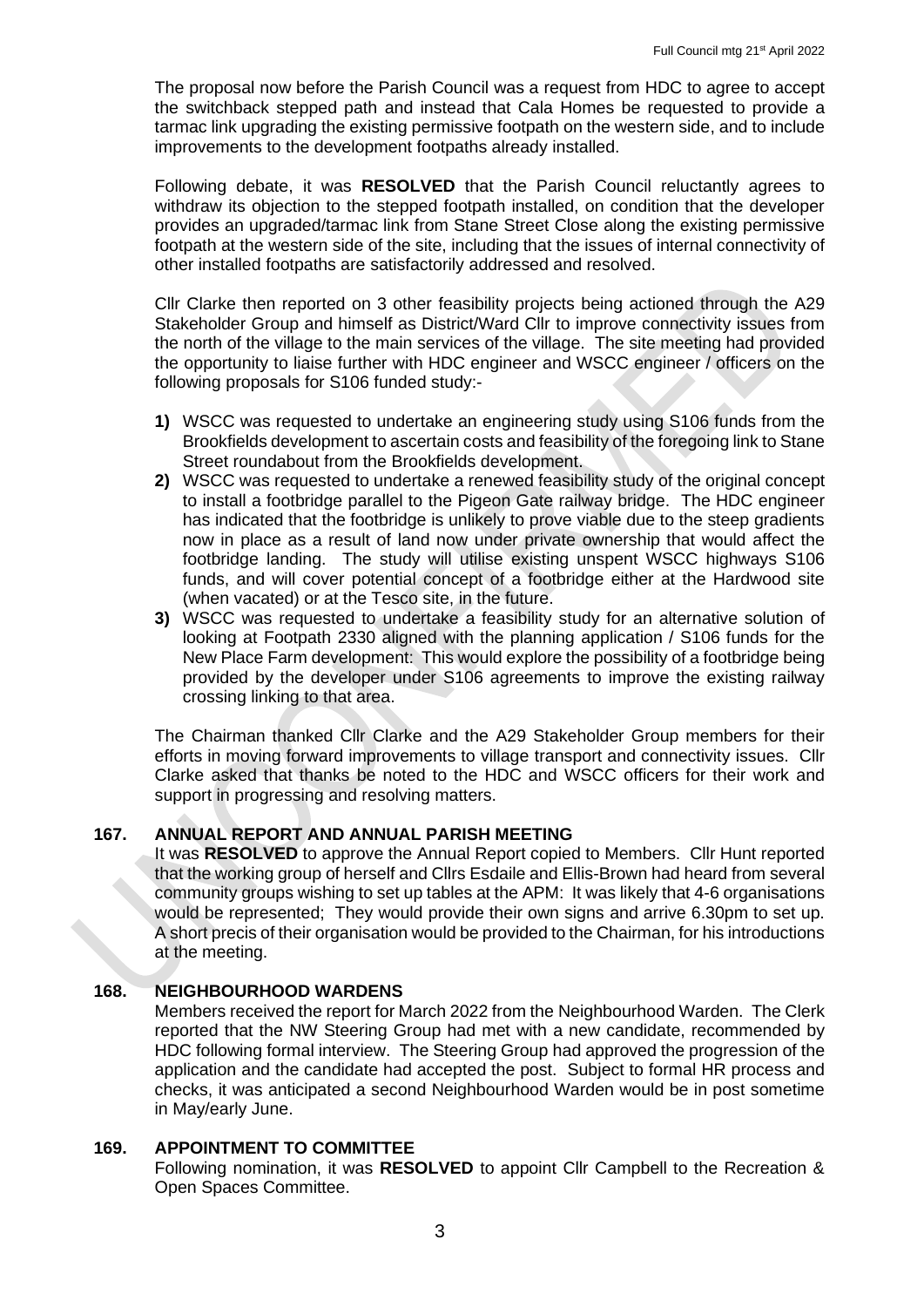## **170. HORSHAM DISTRICT COUNCIL – THE BIG CONVERSATION**

Members noted the events being arranged by the HDC Leader for public meetings entitled The Big Conversation, to discuss environmental and planning issues in the district. The three dates are  $4<sup>th</sup>$  May (Parkside, Horsham), 17<sup>th</sup> May (Pulborough Village Hall) and 19<sup>th</sup> May (Ashington Community Centre), starting 6pm, details at [www.horsham.gov.uk/thebigconversation.](http://www.horsham.gov.uk/thebigconversation) Attendance and questions should be registered online.

The Chairman advised that he had registered to attend the Pulborough event with a question regarding neighbourhood planning.

## **171. SUSSEX POLICE – SUMMER ROAD SAFETY STAKEHOLDER BRIEFING**

The invitation for a parish council representative to the Sussex Police virtual briefing on 28<sup>th</sup> April 2022 was noted. It was RESOLVED that Cllr Davies would attend this on behalf of the Council.

## **172. NALC SMALLER COUNCILS COMMITTEE**

Members noted the invitation from NALC to submit any issues for discussion the Smaller Councils Committee. No subjects were identified for forwarding.

## **173. APCAG**

Members **RESOLVED** to renew the annual membership subscription of APCAG at £100. The Chairman gave a brief summary of recent APCAG discussion items regarding Gatwick Airport.

## **174. PULBOROUGH VILLAGE MARKET**

The next market would take place on Saturday 23rd April 2022. It was **AGREED** that Cllr Henly would provide cover for the morning, with Cllrs Kipp joining 9-10am and Cllr Court joining at 11am.

## **175. REPRESENTATIVES ON OUTSIDE BODIES**

Brief reports were provided by those Cllrs representing the Council on outside bodies or meetings:-

• Cllr Hunt updated members regarding the PCP/Wild Pulborough/Welcome Back to the High Street grant and plans for six planted trees being installed.

## **176. CORRESPONDENCE**

The Correspondence was noted (previously circulated to Council) and is attached as Appendix 1.

## **177. CHAIRMAN'S ANOUNCEMENTS AND URGENT MATTERS**

The Chairman reported briefly on the recent meeting of the newly formed F&P Staffing Sub-Committee, which had met this week following the recent resignation of the Deputy Clerk. The Sub-Committee had put in place the necessary arrangements for recruiting a replacement member of staff, finalised job description and advert details and would form the interview panel to consider applications received in due course. Additionally, the Sub-Committee had approved that the Clerk be moved from part time to full time hours from from 1st May 2022 onwards. The Chairman asked members to bear in mind the additional workload the Clerk would be under during an inevitably busy period of managing the vacancy and mentoring of a new incumbent.

The Chairman reported on his attendance at a recent WSALC Chairman's Forum with various interesting topics discussed. These included a presentation on what WSCC is doing to help support Ukrainian refugees arriving and the measures in place to co-ordinate this safely, undertaking home-checks, arranging appropriate school placements etc. Other points discussed were NALC lobbying and meetings with MPs to press home the need for flexibility of virtual meetings for councils; Parish Resilience Plans, which may need looking at and potentially an item for the Planning & Services Committee.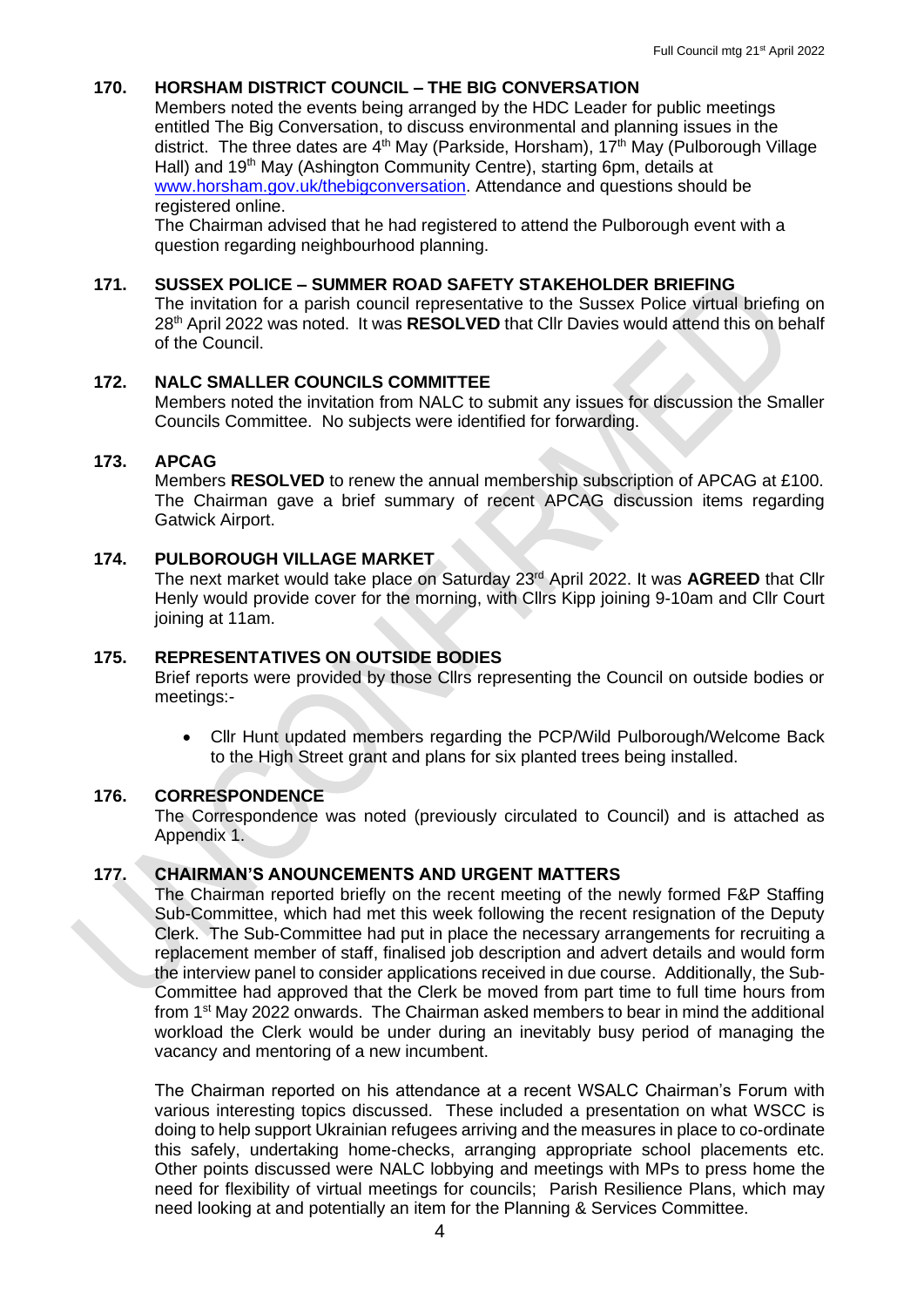## **178. PAYMENTS**

There were no payments to be authorised.

*The meeting closed at 9.01pm.*

……………………………………..Chairman

………………………………………Date